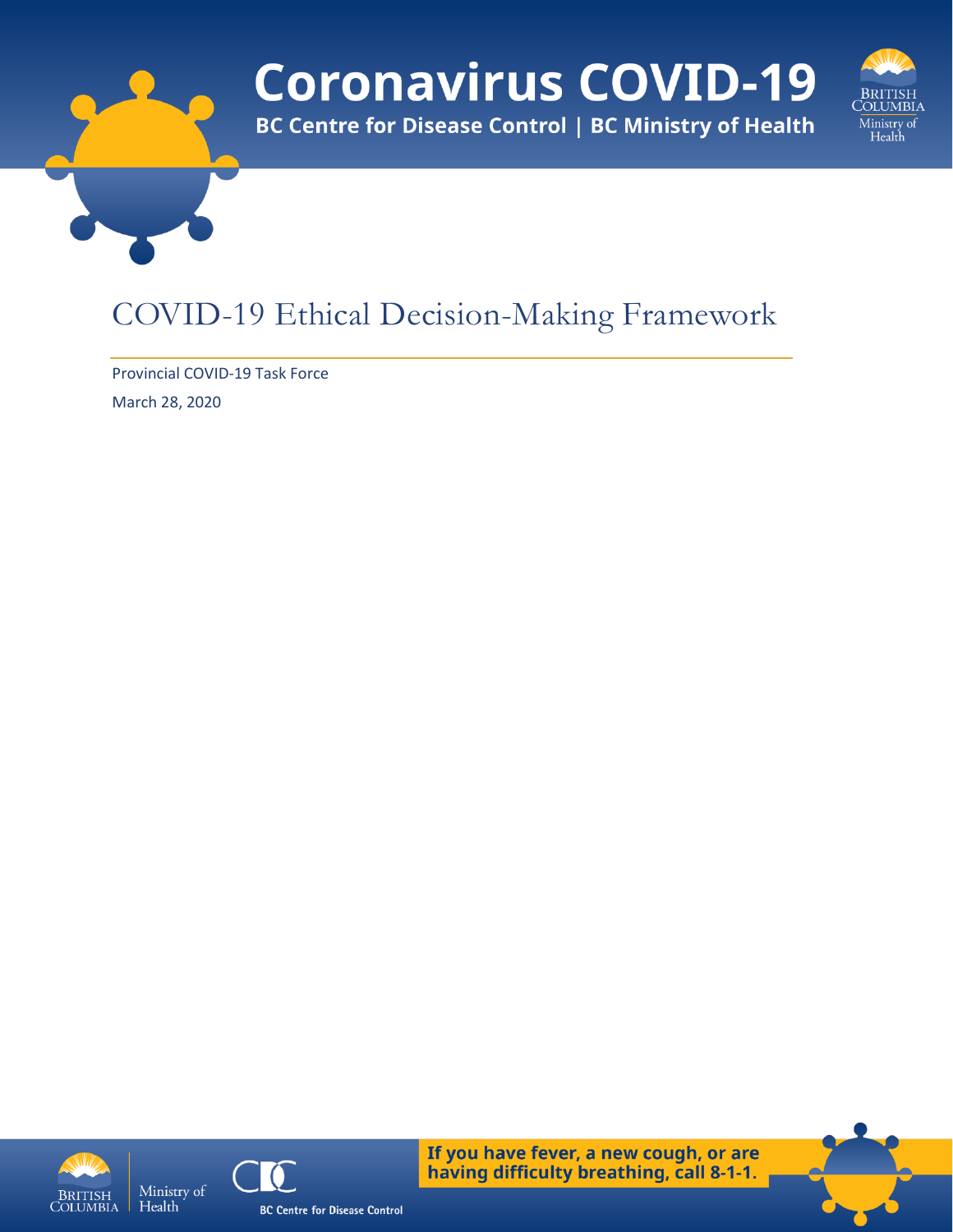#### Table of Contents

| Introduction                                                           | 3              |
|------------------------------------------------------------------------|----------------|
| <b>Ethical Principles &amp; Values</b>                                 | 4              |
| <b>Ethical Decision-Making Process</b>                                 | 6              |
| Checklist of Values for Evaluating Options and Articulating a Decision | $\overline{7}$ |
| References                                                             | 10             |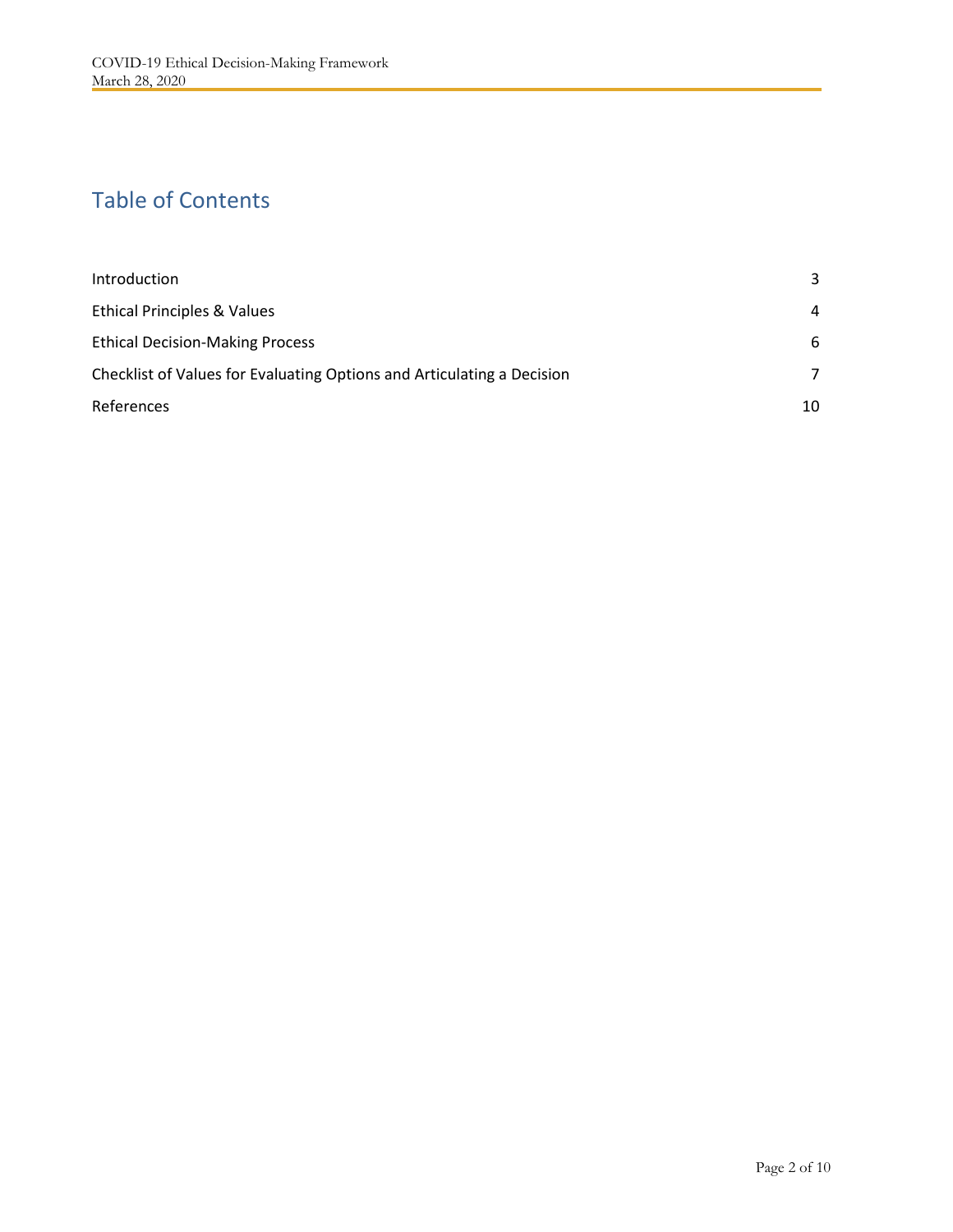### <span id="page-2-0"></span>Introduction

During a public health event, unknown and sometimes unpredictable variables may influence unfolding events throughout the duration of the episode. The BC health system's stated aim is to stay within the principles and values of the *COVID-19 Ethical Decision-Making Framework Interim Guidance* to foster transparent leadership, sound ethical Decision-Making (policy, direction, and resource allocation), and partnership across stakeholders geared towards providing consistent public information.

Public health ethics involves a systematic process to clarify, prioritize, and justify possible courses of public health action based on ethical principles, values and beliefs of stakeholders, and scientific and other information. While clinical ethics focuses on the health and interests of the individual patient, public health ethics considers the health and interests of a population, informing public health actions and decisions.

Similarly, public health ethics, especially with respect to pandemics or outbreaks, has a different focus than traditional clinical ethics. The two central dilemmas in public health ethics are:

1) To what degree is it justifiable for a state to intervene on privacy and personal liberties of individuals in the name of the greater good of the broader population?

2) If there are inadequate resources to adequately respond to each individual patient's medical needs, how should resource allocation decisions be made to best serve the greater population?

A disease outbreak, such as COVID-19, can lead to an extreme public health crisis where the health and safety of the population is at risk. In recognition of this risk, it is crucial to weigh the respecting of individual rights and freedoms while attempting to satisfy the needs of and protecting the broader public.

The needs of the community may outweigh the needs of individuals in such crises; personal rights and freedoms must sometimes be constrained. Any infringements on personal rights and freedoms must be carefully considered, and the least restrictive or coercive means must be sought.

In a pandemic, there are resource constraints, such as anticipated in a COVID-19 outbreak, allocation responses will aim to maximize effective use of scarce resources, such as critical supplies (like Personal Protective Equipment), and human resources.

This ethical decision-making framework, and underlying principles and values provides an interim process to support healthcare organizations and teams to make these challenging decisions in a COVID-19 outbreak.

This framework aims to ensure ethically defensible decision-making to:

- 1. Serve as a transparent guide for ethical decision-making before, during, and after the pandemic
- 2. Encourage integration of shared values into health care practices, treatment and funding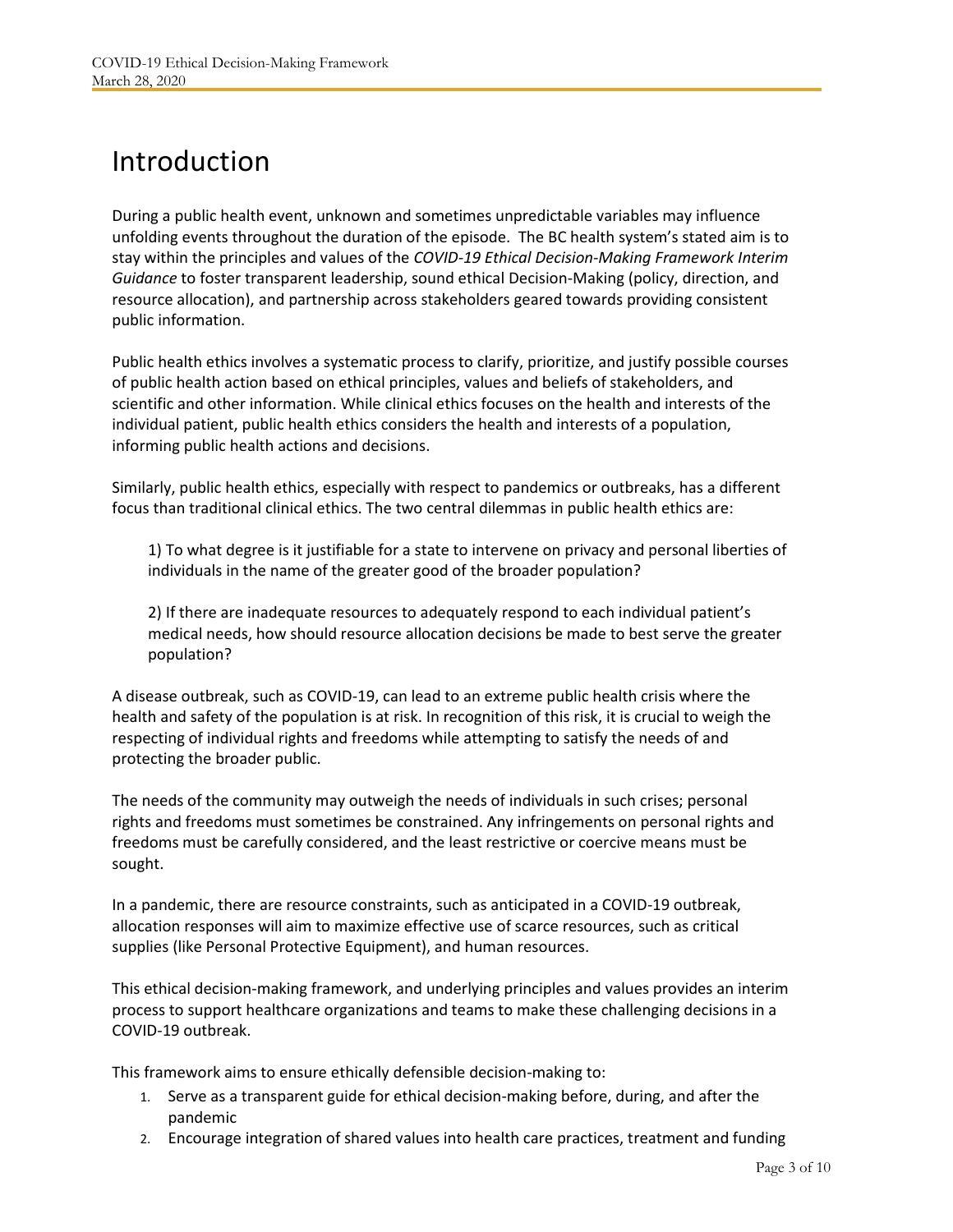decisions

- 3. Contribute to improved health outcomes and service delivery, and maximize human and financial resources
- 4. Increase public awareness of and confidence in policy making decision processes
- 5. Increase public awareness and preparedness for a communicable disease pandemic

This framework does not provide detailed instructions for responding to ethical dilemmas on a case-by-case basis. Instead, it identifies the ethical principles and values that should guide ethical decision-making, strategies, and processes. Health authorities are encouraged to use this provincial framework, and consult with their local Ethics Service, to inform communicable disease pandemic planning and response activities, as well as any applicable health authority framework.

#### <span id="page-3-0"></span>Ethical Principles & Values

In developing these ethical guidelines for Decision-Making, these principles and values are drawn from previous pandemic ethical frameworks and literature in BC and Canada. COVID-19 is a potential public health crisis, and therefore broader community-focused public health ethics form a critical component of the overall guidelines.

The ethical principles and values presented below are not ranked because, as per the Ethical Decision-Making Process below, they will need to be specified and prioritized in the context of the specific ethical issues they are used to address. In some circumstances, value-trade-offs will have to be made when it is not possible to uphold all values. In these situations, it will be important to justify these trade-offs and prioritizations.

The key ethical principles and values that underpin this framework are:

- **Respect:** To whatever extent possible, individual autonomy, individual liberties, and cultural safety must be respected. This means respect for privacy and confidentiality, and an obligation on behalf of leaders and care providers to be truthful and honest to individuals affected.
- **The Harm Principle:** A society has a right to protect itself from harm, real or threatened. The government is justified in intervening and possibly impinging on the rights of individuals to protect the community from harm.
- **Fairness:** Everyone matters equally but not everyone may be treated the same. There are three competing forces in fair delivery of care and services that must be balanced. Persons ought to have equal access to health care resources (*equality*), however:
	- $\circ$  Those who most need and can derive the greatest benefit from resources ought to be offered resources preferentially (*equity*), and
	- o Resources ought to be distributed such that the maximum benefits to the greatest number will be achieved (utility, and *efficiency*) and
	- o Resource allocation decisions must be made with *consistency* in application across populations and among individuals regardless of their human condition (e.g. race, age,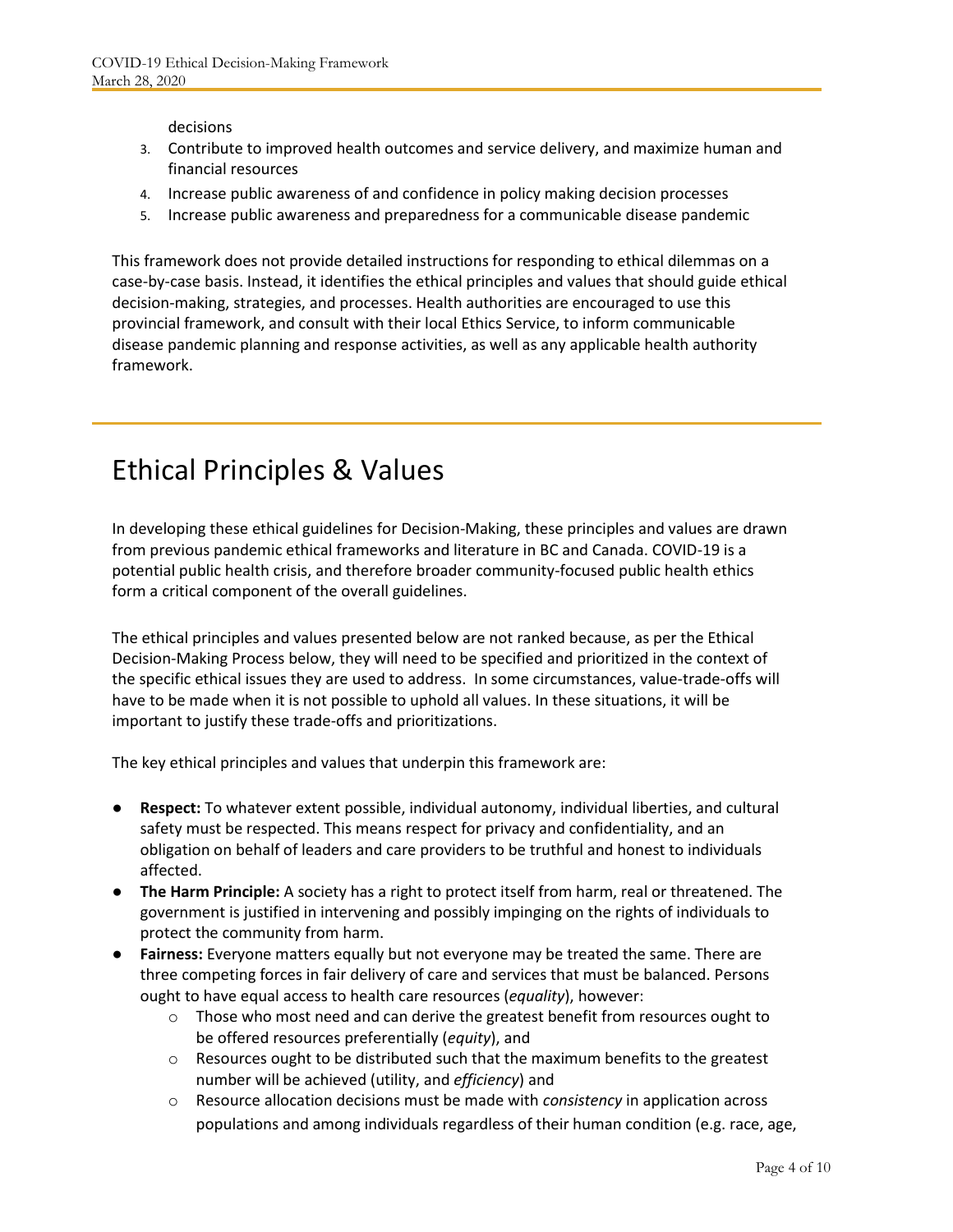disability, ethnicity, ability to pay, socioeconomic status, pre-existing health conditions, social worth, perceived obstacles to treatment, past use of resources).

- **Least Coercive and Restrictive Means**: Any infringements on personal rights and freedoms must be carefully considered, and the least restrictive or coercive means must be sought.
- **Working together:** Cooperation is essential to this international threat between individual citizens, health regions, provinces, and nations.
- **Reciprocity:** If people are asked to take increased risks, or face increased/disproportionate burdens during a pandemic influenza, they should be supported in doing so, and the risks and burdens should be minimized as far as possible.
- **Proportionality:** Measures implemented, especially restrictive ones, should be proportionate to and commensurate with the level of threat and risk.
- **Flexibility:** any plan must be iterative and adapted to new knowledge that arises.
- **Procedural Justice**: There will be accountability to a fair and transparent process throughout the planning and implementation of managing COVID-19.
	- o *Openness and transparency:* Any planning, any policy, and any actions deriving from such policies, must be transparent and open to stakeholder input as well as available to public inspection. All plans and all decisions must be made with an appeal to reasons that are mutually agreed upon and work toward collaboratively derived goals.
	- o *Inclusiveness:* This means that those making decisions should:
		- Involve people to the greatest extent possible in aspects of planning that affect them.
		- Decision makers should take into account all relevant views expressed.
		- Work to make sure that particular groups are not excluded from becoming involved. Some people may find it harder to access communications or services than others, and decision-makers should consider how they can express their views and have a fair opportunity to get their needs for treatment or care met.
		- Take into account any disproportionate impact of the decision on particular groups of people.
	- o *Accountability:* This means that those responsible for making decisions may have to justify the decisions that they do or do not make.
	- o *Reasonableness:* This means that decisions should be:
		- Rational
		- Not arbitrary or based on emotional reactivity
		- Based on appropriate evidence, available at the time
		- The result of an appropriate process, taking into account how quickly a decision has to be made and the circumstances in which a decision is made
		- Practical have a reasonable chance of being feasible to implement and to achieve their stated goals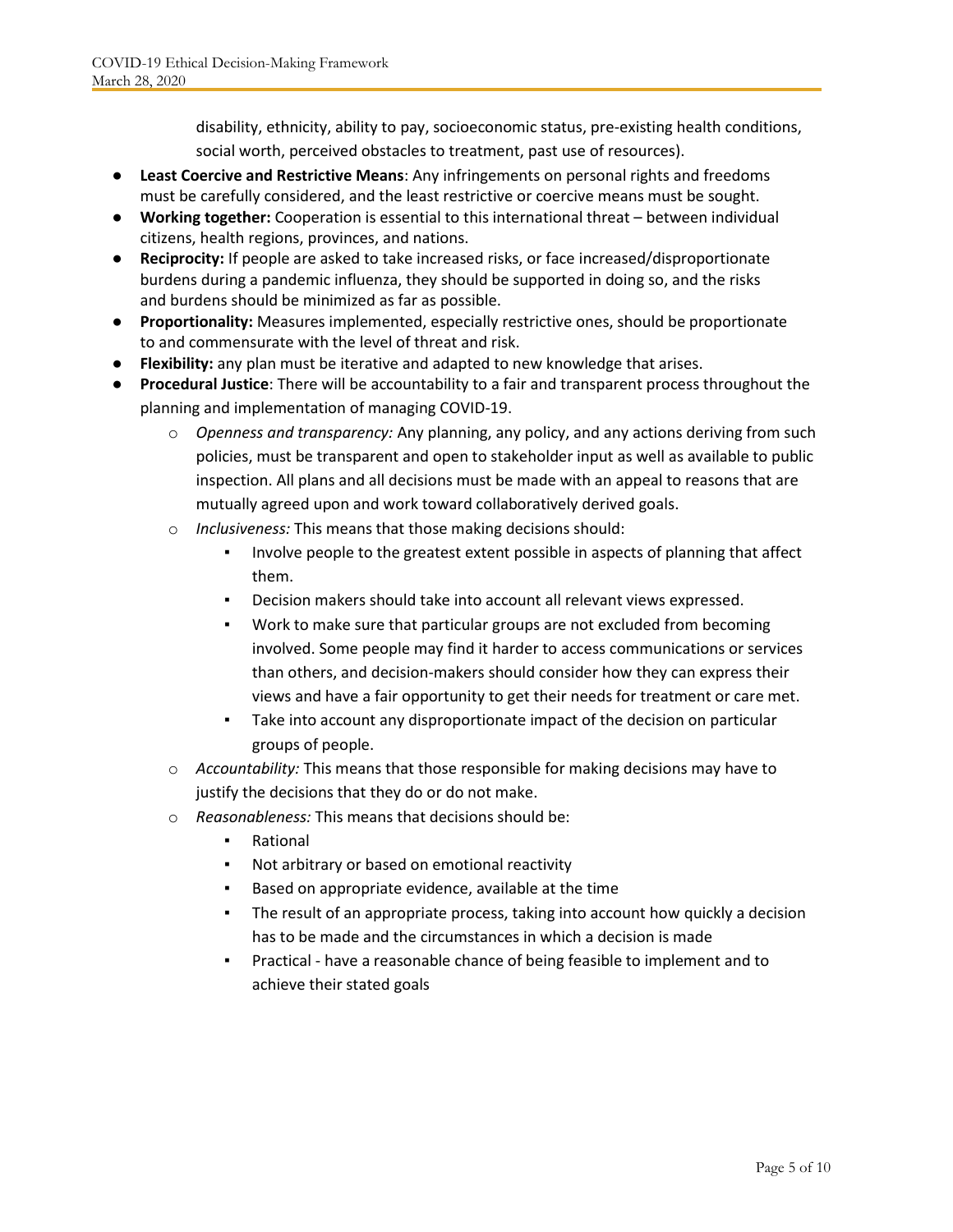#### <span id="page-5-0"></span>Ethical Decision-Making Process

The following is a simplified ethical Decision-Making process:

- 1. Define the Issue
	- What is the issue or problem? This question begins the very important process of reaching consensus about what the issue actually is.
- 2. Clarify the Facts as much as Possible
	- What are the established facts of the issue? (i.e. The Who, What, When, Where, Why, and How?)
	- What we do not know?
	- What are the relevant factors?
- 3. Identify Stakeholders and their Perspectives
	- Who is affected by this decision?
	- How does each stakeholder see this issue and what is motivating their perspective?
- 4. Identify and Analyze the Principles and Values
	- What are the principles and values pertaining to this decision?
	- Determine principle and value conflicts: What values are being affirmed? What values are being negated?
	- Identify and prioritize the principles and values that will be upheld
- 5. Identify Alternative Courses of Action in Light of the Values
	- What are all of the options (including doing nothing)?
	- What are the pros and cons of each option (including intended and unintended consequences) - as measured against the prioritized values?
- 6. Make a Decision
	- Which option best fulfills the principles and values identified?
	- Are there contingency plans in case the decision does not have the intended outcomes, or creates possible conflicts?
- 7. Implement the Decision
	- Who will implement the decision? How and when will the decision be communicated to all stakeholders?
	- What process and criteria for measuring will be used to evaluate the decision and outcome?
- 8. Review and Document the Decision
	- Who will be responsible for documenting, following-up and maintaining the decision?
	- How will the decision be effectively communicated to all relevant stakeholders?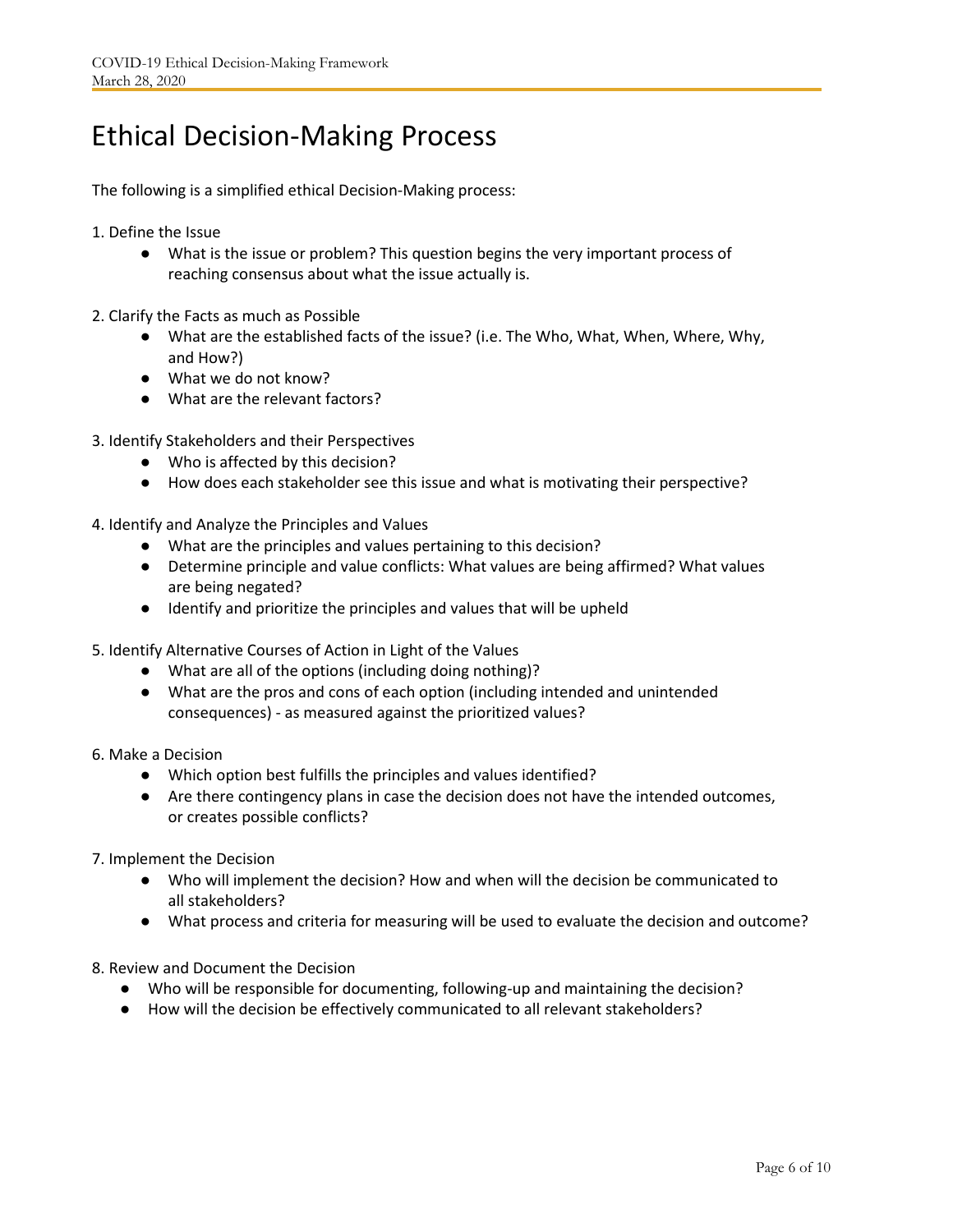## <span id="page-6-0"></span>Checklist of Values for Evaluating Options and Articulating a Decision

*This is a tool for analyzing a draft solution against key values in the context of a pandemic, and for improving the solution to better live up to these values. The prioritized values are drawn from previous public health ethics work done in BC, from the Ebola and Pandemic Flu contexts.*

**Step 1:** Name the question or COVID-19 related issue you are trying to address.

| Question/issue |  |
|----------------|--|
|                |  |

**Step 2:** Review the list of values and build a solution that tries to live up those values.

Solution\_\_\_\_\_\_\_\_\_\_\_\_\_\_\_\_\_\_\_\_\_\_\_\_\_\_\_\_\_\_\_\_\_\_\_\_\_\_\_\_\_\_\_\_\_\_\_\_\_\_\_\_\_\_\_\_\_\_\_\_\_\_\_\_\_\_\_\_

**Step 3:** Review the proposed solution against the listed values below. Complete the 'YES', 'NO', 'ONLY IF' and 'N/A' columns.

**Step 4:** Check to see whether the solution meets higher-ranking values over lower-ranking values.

- a. If it does, go to Step 5.
- b. If it does not, revise the solution to ensure the higher-ranking values are met and then go to Step 5.

**Step 5:** Check to see whether the solution lives up to all of the core values.

- a. If it does, congratulations, and move forward!
- b. If it does not, revise the solution to ensure as many of the core values are met as possible, then go to Step 6.

**Step 6:** If any of the core values remain unmet, articulate which of these are unmet and why it is important to move forward even though we cannot live up to our core values in this case.

**Step 7:** Articulate your final decision and rationale and then implement your decision.

| Priority | <b>Value Theme</b>   | Does the proposed solution                                                                                                                  | <b>YES</b> | <b>NO</b> | Only | N/A |
|----------|----------------------|---------------------------------------------------------------------------------------------------------------------------------------------|------------|-----------|------|-----|
|          |                      |                                                                                                                                             |            |           | if   |     |
|          | <b>Public safety</b> | Minimize the net harm to the public, (including through the<br>spread of disease, disruption to essential activities and<br>services, etc.) |            |           |      |     |
|          | <b>Care Provider</b> | Minimize risk to the affected health care providers of other                                                                                |            |           |      |     |
|          | Safety, Well-        | harms to their health and wellbeing, including managing moral                                                                               |            |           |      |     |
|          | <b>Being and</b>     | distress                                                                                                                                    |            |           |      |     |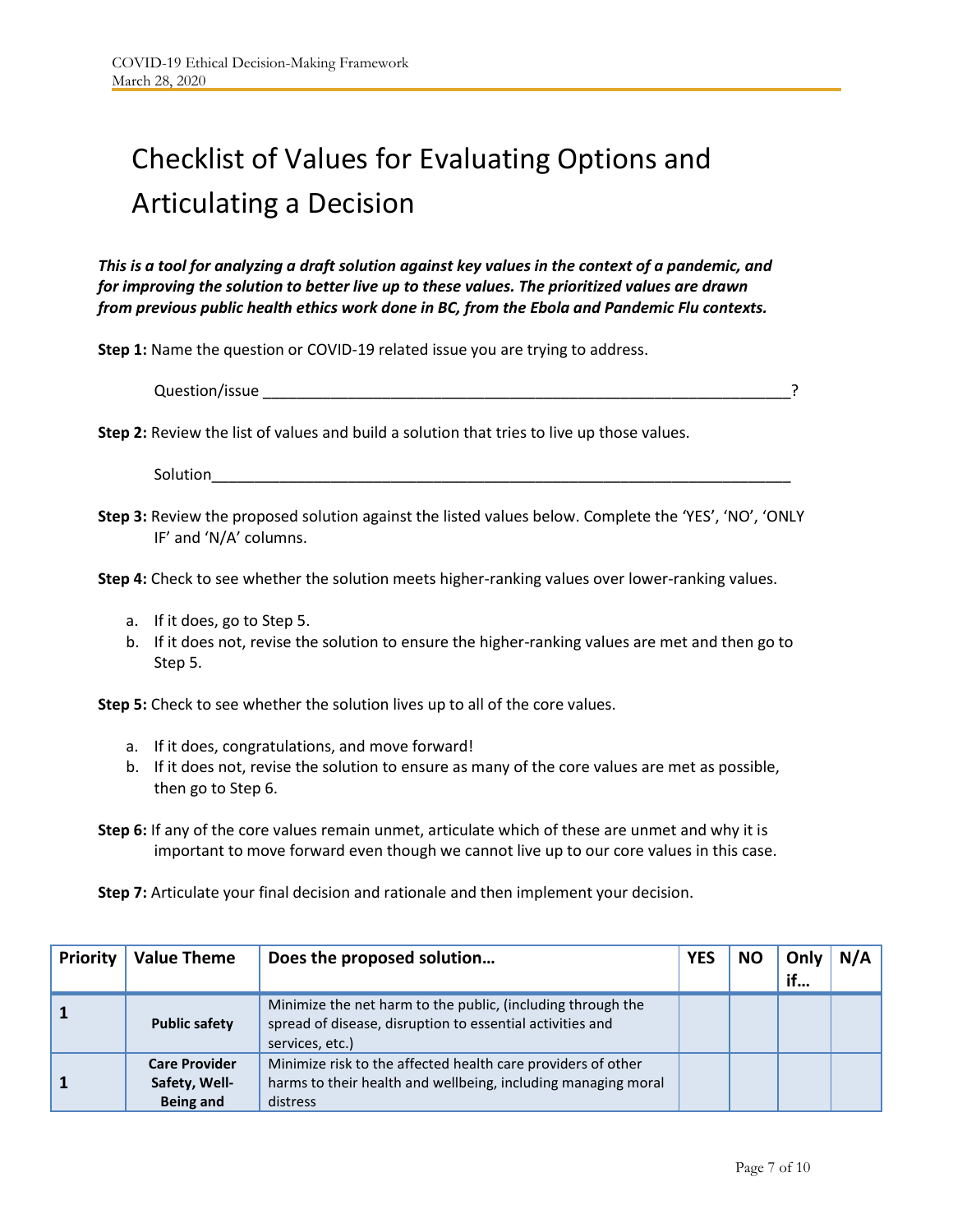| <b>Priority</b>         | <b>Value Theme</b>                                                        | Does the proposed solution                                                                                                                                                                                                                                                                               | <b>YES</b> | <b>NO</b> | Only<br>if | N/A |
|-------------------------|---------------------------------------------------------------------------|----------------------------------------------------------------------------------------------------------------------------------------------------------------------------------------------------------------------------------------------------------------------------------------------------------|------------|-----------|------------|-----|
| 1                       | <b>Sustainability</b><br>(Reciprocity)                                    | Minimize risk to affected health care providers of being<br>exposed to COVID-19                                                                                                                                                                                                                          |            |           |            |     |
| 1                       |                                                                           | Expose as few people as possible to patients with COVID-19<br>symptoms                                                                                                                                                                                                                                   |            |           |            |     |
| 1                       |                                                                           | Align with and have the support of decisions provincially and<br>federally                                                                                                                                                                                                                               |            |           |            |     |
| 1                       | <b>Justified Decision-</b>                                                | Reflect the best available evidence and ensure assumptions<br>made are well grounded and defensible                                                                                                                                                                                                      |            |           |            |     |
| 1                       | <b>Making</b>                                                             | Live up to the established core values for COVID-19 planning<br>and management, consistent with other decisions we have<br>made                                                                                                                                                                          |            |           |            |     |
| 1                       | Proportionate<br><b>Restriction</b>                                       | Minimize restriction or coercion as much as possible,<br>commensurate with the level of risk to broader wellbeing                                                                                                                                                                                        |            |           |            |     |
| 1                       | Fair<br>Accountability,<br><b>Respect for</b><br>patients and<br>families | Enable messages sent from the province/health authority to be<br>clear and consistent and provide reasons why the decision has<br>been made                                                                                                                                                              |            |           |            |     |
| 1                       | <b>Equity, Respect</b><br>for patients and<br>families                    | Lead to engaging patients suspected to have COVID-19 and<br>their families in a way that is respectful and mindful of power<br>dynamics and life circumstances                                                                                                                                           |            |           |            |     |
| 1                       | <b>Patient Wellbeing</b>                                                  | Respect the privacy of the patient and their family<br>Minimize the turnaround time for diagnosis                                                                                                                                                                                                        |            |           |            |     |
|                         | <b>Trust</b>                                                              | Enable greater trust of the province/health region by the public                                                                                                                                                                                                                                         |            |           |            |     |
| 1                       |                                                                           | Enable greater trust between system and staff                                                                                                                                                                                                                                                            |            |           |            |     |
| $\overline{2}$          | Consistency                                                               | Align with the broad approach within the health authority,<br>across the province and other health authorities?                                                                                                                                                                                          |            |           |            |     |
| 2                       | <b>Duty to Care</b>                                                       | Assist our care teams to understand their responsibility (duty)<br>to provide care and live up to this even when it involves<br>exposure to some risk of harm                                                                                                                                            |            |           |            |     |
|                         | <b>Equity</b>                                                             | Ensure all patients who present with COVID-19 symptoms<br>receive a consistent level of care, regardless of where they<br>present                                                                                                                                                                        |            |           |            |     |
| $\overline{2}$          | Integrity                                                                 | Enable clarity about what interventions will and will not be<br>offered and the rationale for these decisions                                                                                                                                                                                            |            |           |            |     |
| $\overline{2}$          | <b>Justified Decision-</b><br><b>Making</b>                               | include transparency about the approach taken to all those<br>affected by it                                                                                                                                                                                                                             |            |           |            |     |
| $\overline{2}$          | <b>Patient Wellbeing</b>                                                  | Ensure patients with COVID-19 symptoms are given the best<br>care (not necessarily treatment) possible<br>Prevent patients from coming to preventable harm while<br>waiting for a diagnosis of their illness<br>Ensure non- COVID-19 related patients continue to receive<br>appropriate and timely care |            |           |            |     |
| $\overline{\mathbf{3}}$ | <b>Patient Wellbeing</b>                                                  | Ensure decisions about care are made based on the values and<br>beliefs of patients                                                                                                                                                                                                                      |            |           |            |     |
| 3                       | <b>Respect for</b><br>colleagues                                          | Enable care providers to treat each other with kindness, care<br>and compassion                                                                                                                                                                                                                          |            |           |            |     |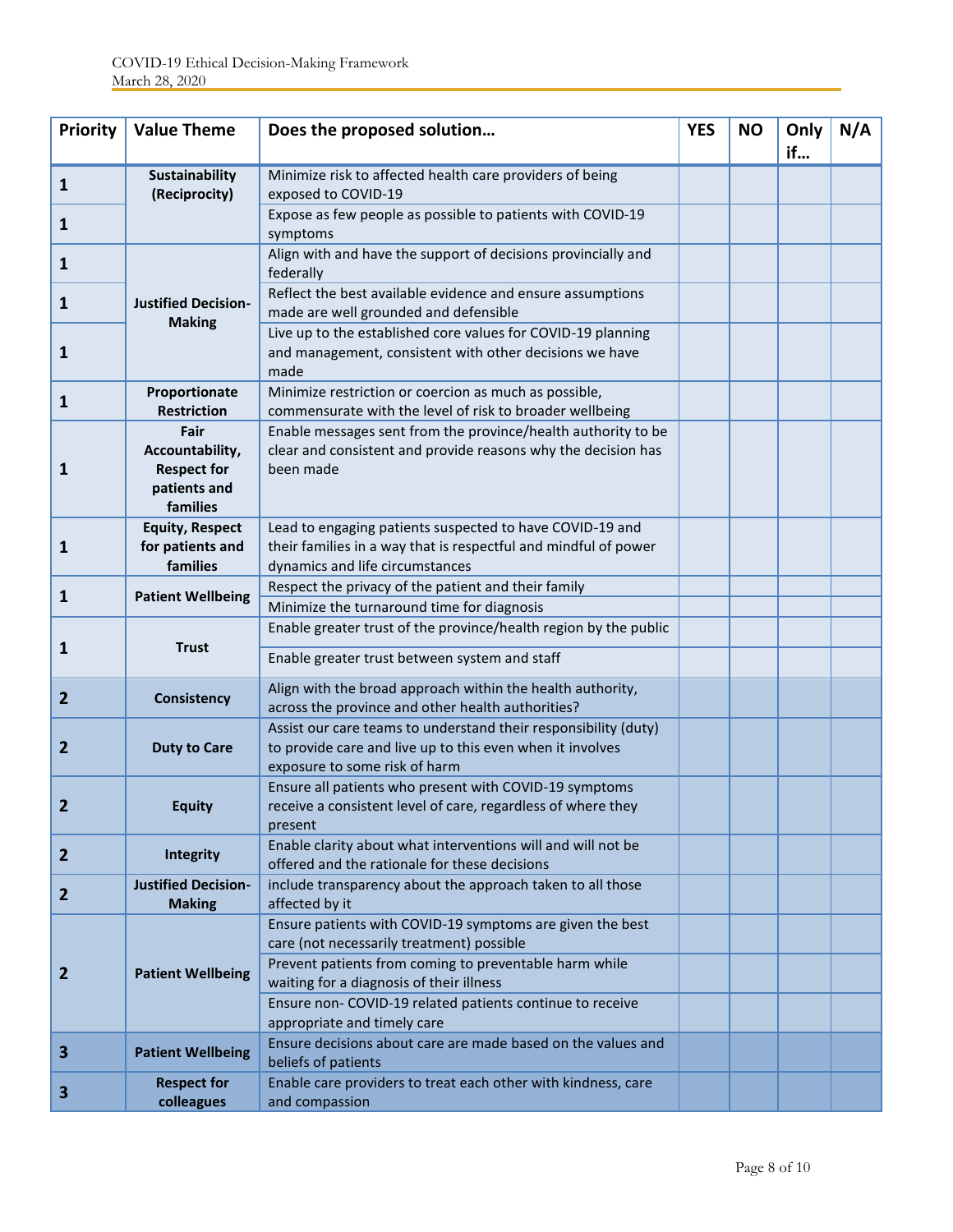| <b>Priority</b> | <b>Value Theme</b>                                    | Does the proposed solution                                                                                                                                                                                                      | <b>YES</b> | <b>NO</b> | Only<br>if | N/A |
|-----------------|-------------------------------------------------------|---------------------------------------------------------------------------------------------------------------------------------------------------------------------------------------------------------------------------------|------------|-----------|------------|-----|
|                 |                                                       | Enable care providers to communicate in an informed,<br>thoughtful way                                                                                                                                                          |            |           |            |     |
|                 | <b>Respect for</b><br>patients and<br><b>families</b> | Ensure that where someone is impacted by a decision, they are<br>given the reasons for the decision and have opportunities for<br>responding and, where appropriate, appealing the decision<br>through the appropriate channels |            |           |            |     |